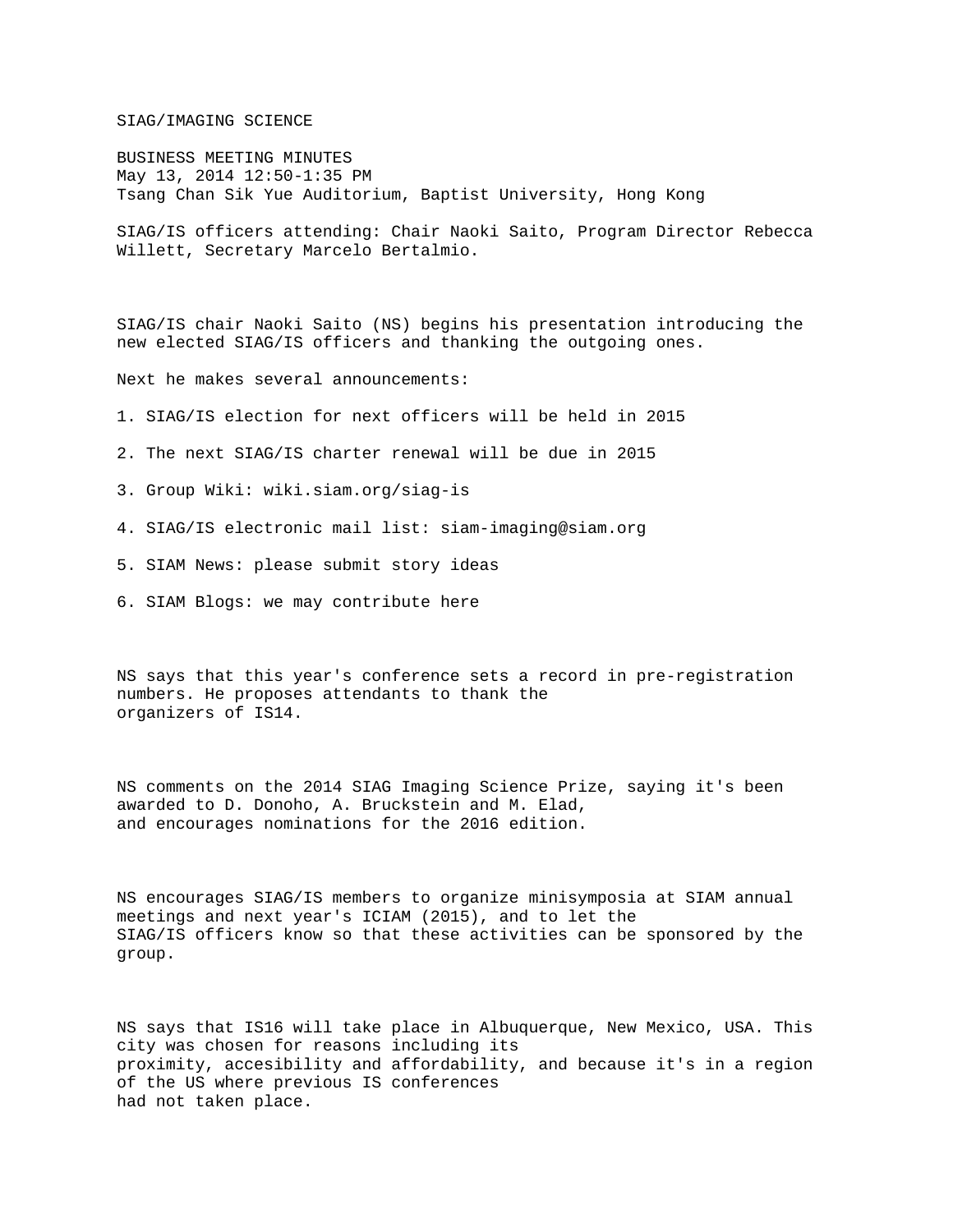NS suggests several ways to improve SIAG/IS activities:

-Submit research images for an "Image of the Month" competition;

-Submit useful info, e.g., job openings, conference and short-course announcements, recent book publications and PhD

 thesis announcements, to siam-imaging@siam.org; -Submit course info (syllabi, webpage links, etc.) that are related to IS;

-Reach out to other societies, e.g., ASA, IMS, IEEE,... to organize joint minisymposia at SIAM/IS Conf;

-Submit any other ideas for SIAG/IS.

NS proposes establishing SIAG/IS Early Career Award.

NS proposes organizing in IS16 a minisymposium on "The Selected Papers from SIAM Journal on Imaging Science", to have a better interaction between SIAM Journal on Imaging Sciences and SIAM Imaging Sciences Conference.

NS presents the list of SIAM Fellows in SIAG/IS, from 2009 to 2014.

NS comments on the benefits of SIAM Membership.

NS presents the SIAG/IS Membership Report as of 12/31/2013, with statistical data of the membership and its distribution according to employer type, gender, geography, etc.

NS concludes inviting attendants to propose new activities as SIAG/IS future plans.

After NS concludes his presentation, attendants have some questions. Two attendants would like the conference to last longer,